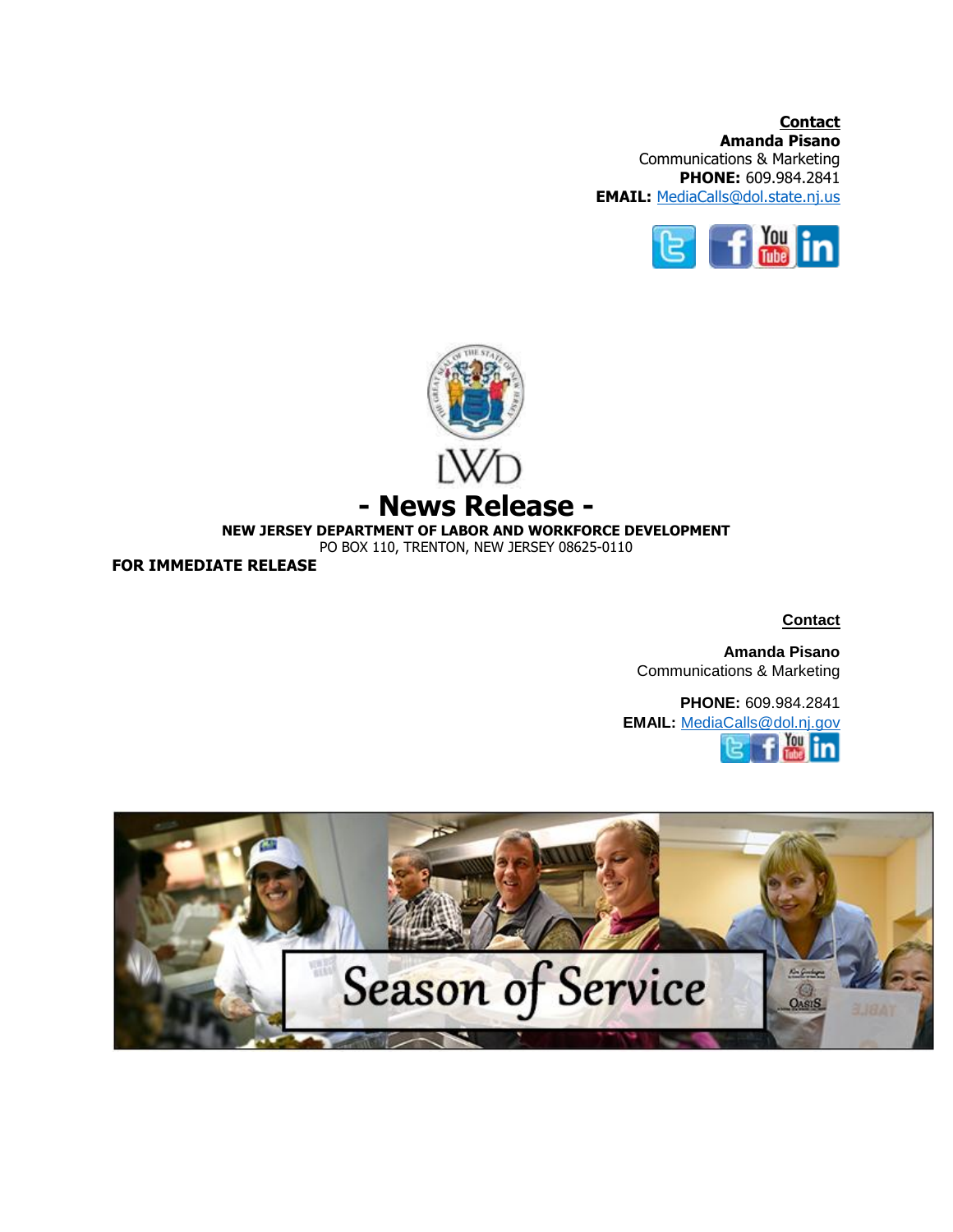## **Christie Administration Celebrates Fifth Annual "Season of Service"**

*Labor Commissioner Packages Thanksgiving Dinners for Nearly 100 Families*

**SUSSEX, N.J., November 23, 2015 –** The Christie Administration kicked-off its fifth annual "Season of Service" campaign today, as Commissioner Harold J. Wirths of the New Jersey Department of Labor and Workforce Development helped load, package and distribute nearly 100 turkey dinners to needy families throughout Sussex County.

The annual Thanksgiving food drive is coordinated by the Sussex Help Center and other charitable organizations in Sussex County. Commissioner Wirths and his wife began the day early, loading frozen turkeys into trucks at the Weiss Market on Route 23 in Franklin. From there, the turkeys were delivered to the United Methodist Church on Bank Street in Sussex, where volunteers packaged them with donated canned goods and other seasonal foods.

Complete holiday dinners were distributed at the church to needy families in the afternoon. All items were donated through the generosity of residents, businesses and local organizations throughout Sussex County.

The Sussex Help Center, where Commissioner Wirths and his family traditionally volunteer their time, provides a variety of programs to Sussex and Wantage residents who are in need from its storefront on Main Street in Sussex Borough. Funding for the center comes from private donations, individuals and churches. The charity receives no federal, state or government assistance.

The center accepts non-perishable food donations, including canned vegetables, canned meals and fruit, gelatin, pudding, soup, sandwich spread, peanut butter, jelly, tuna fish, mayonnaise, canned meat, macaroni, spaghetti, sauce, rice, tea bags, powdered milk, and sugar-free food for diabetics. To find out more information about donating to the Sussex Help Center or if you know a family in need, please call (973) 702-1922.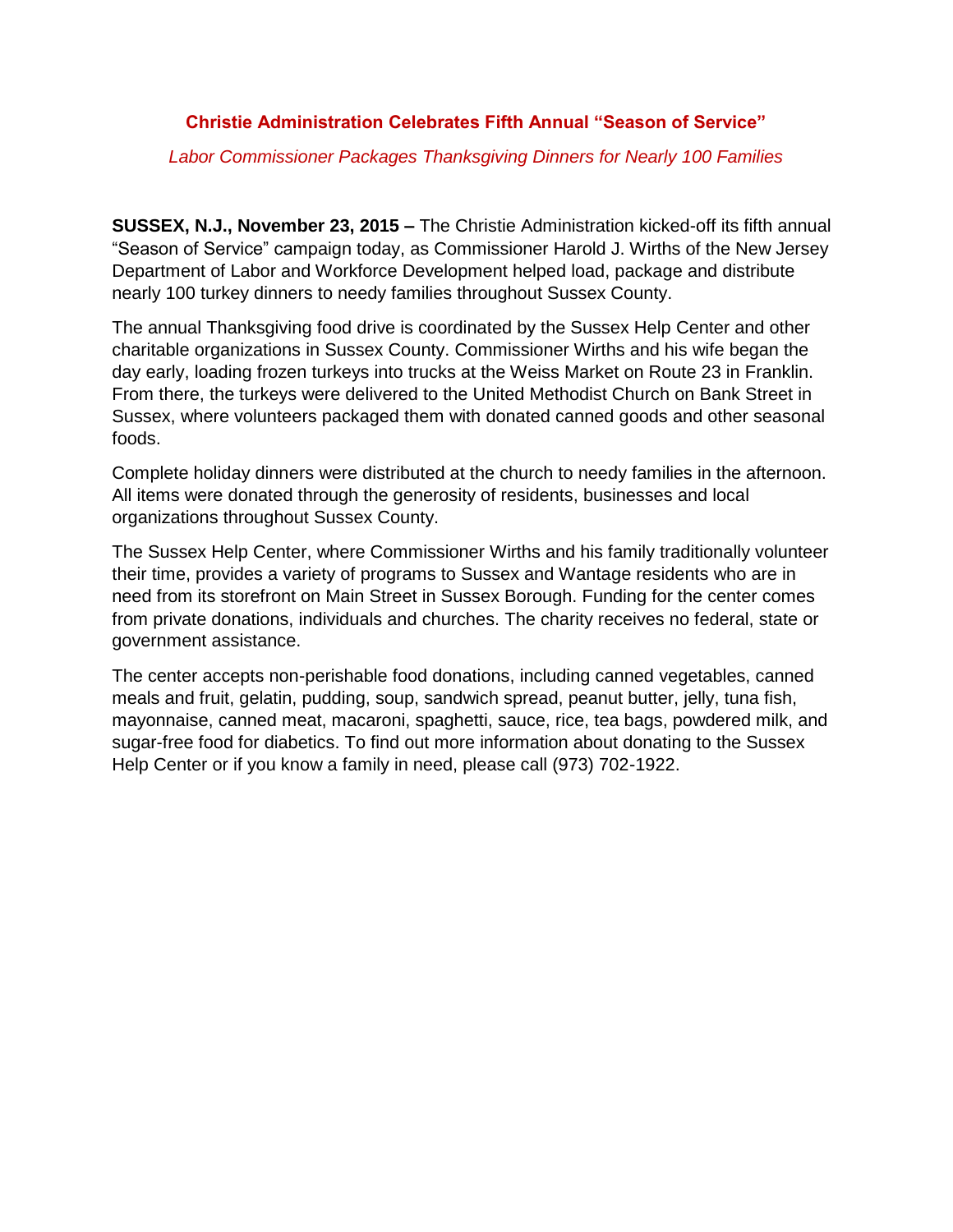

Commissioner Harold J. Wirths of the New Jersey Department of Labor and Workforce Development helps volunteers at the Sussex United Methodist Church organize and bag complete Thanksgiving dinners to be distributed to needy families throughout Sussex County.